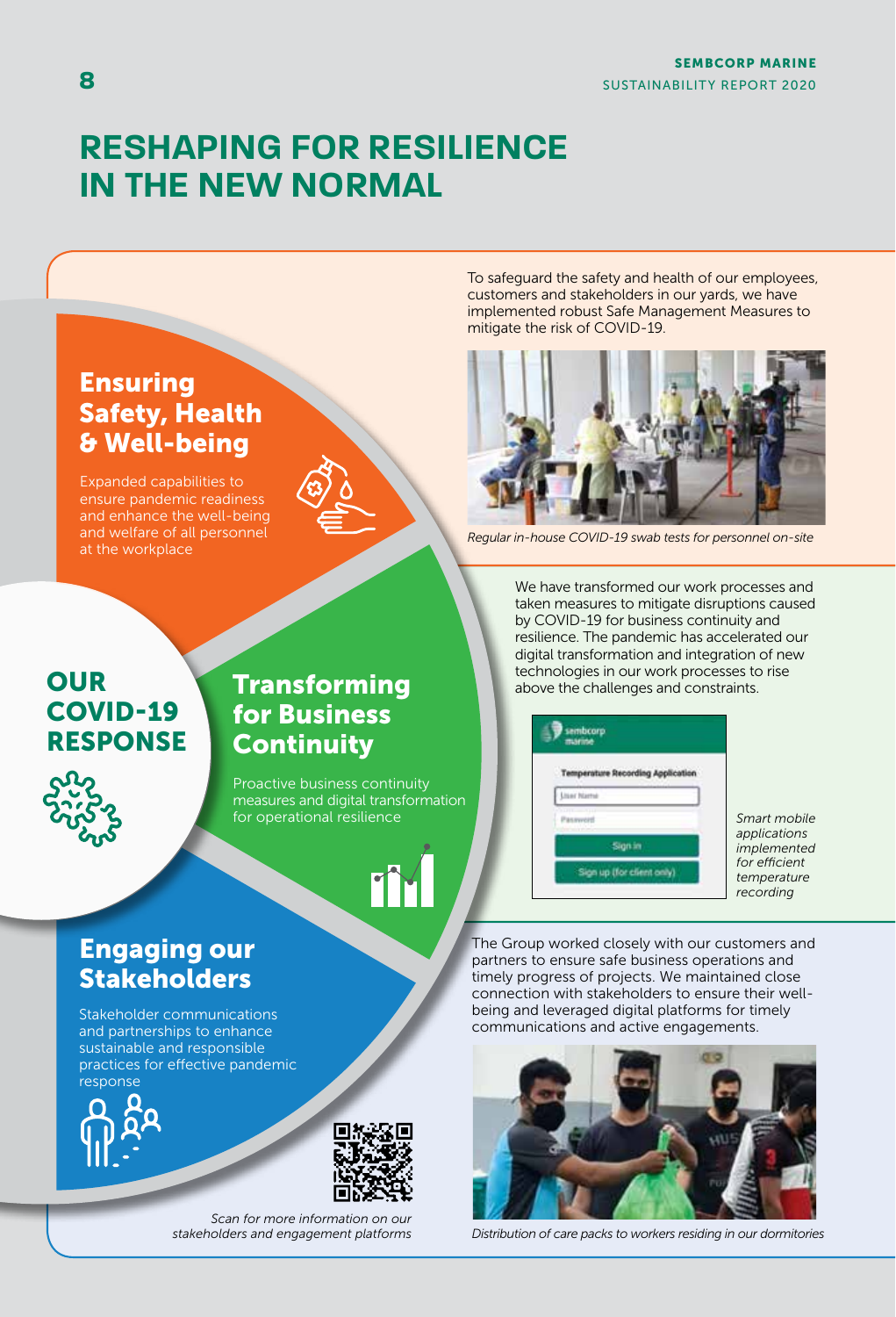# SEMBCORP MARINE

SUSTAINABILITY REPORT 2020

Sembcorp Marine's comprehensive Emergency Contingency Plan has been further augmented since successive flu epidemics of the past. With our robust emergency response framework, we were able to roll out our COVID-19 contingency plan decisively across the Group. Our pandemic-related surveillance, rapid response and strategies for infection control protected our employees, customers and all stakeholders.



*Wearing of face masks and safe distancing across our global yard operations*

- Safe entry controls (e.g. TraceTogether) for contact tracing
- Temperature screening at entrances
- Twice-daily temperature recording mobile application
- Wearing of face masks
- Safe distancing demarcation
- Stepped up disinfection and cleaning of facilities.
- Regular routine swab tests for personnel on-site
- Appointment of trained Safe Management Officers and Safe Distancing Officers



*Digital non-contact thermal scanners provide quick and accurate temperature screening*

- Developed mitigation plans and actions to address operational risks and disruptions to supply chain
- Implemented Safe Management Measures as well as staggered and remote work arrangements for business and operational continuity
- Leveraged digital platforms for interfacing with employees, business partners and suppliers
- Developed smart applications and enterprise IT solutions to enable flexible work arrangements for operational resilience and business continuity
- Harnessed technologies for remote work execution (e.g. remote vessel surveying)
- Application of digital platforms and IT security controls for key processes and controls
- Engaged internal and external stakeholders via virtual conferencing



*Working with customers for the safe and timely execution of projects*

- Proactive exchanges with stakeholders on business continuity plans, pandemic response best practices and risk mitigation measures
- Provide support to partners affected by the pandemic
- Ensure regular communications and active engagements to maintain strong links with stakeholders
- Extend care and support to stakeholders impacted by COVID-19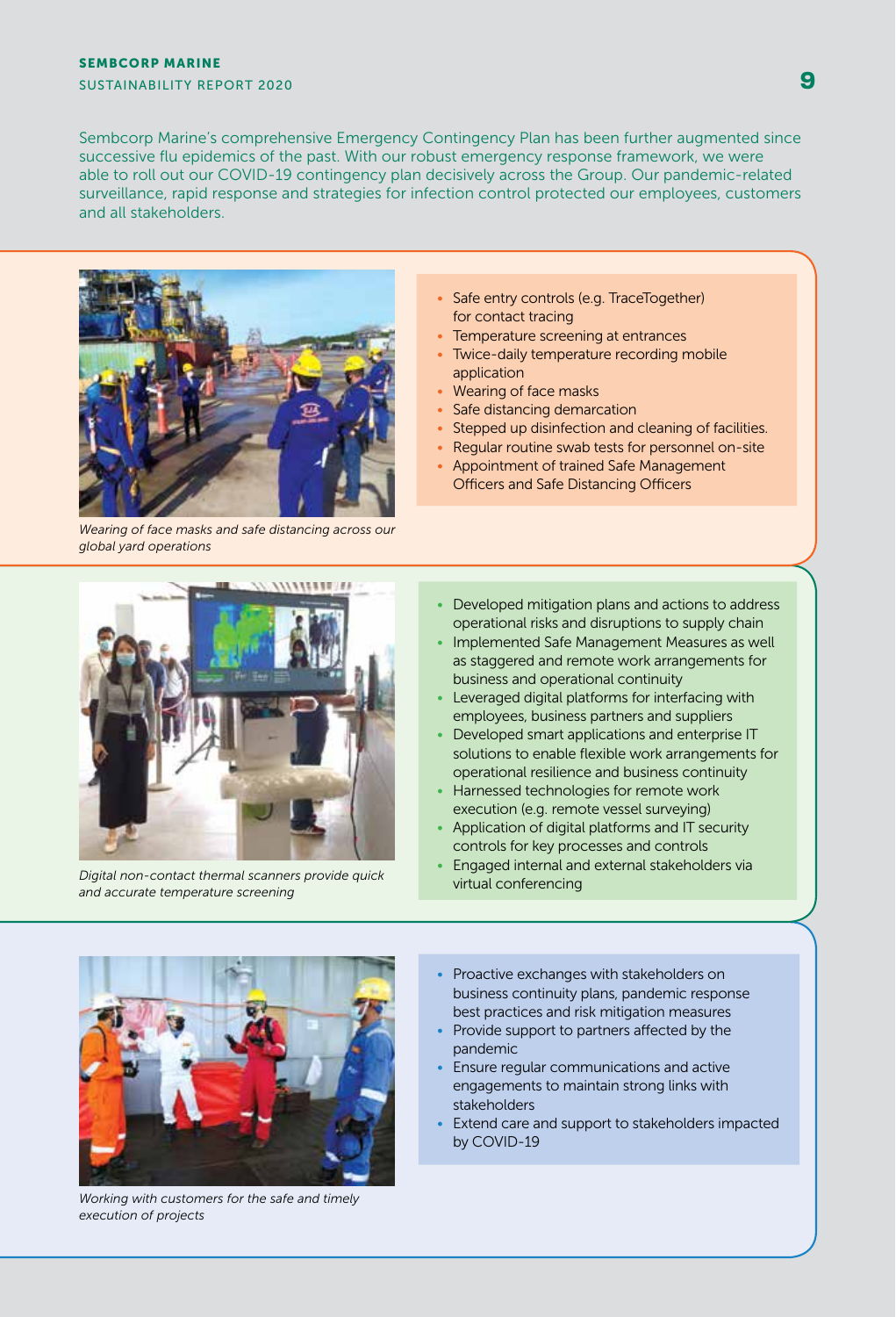### **RESHAPING FOR RESILIENCE IN THE NEW NORMAL**

# STAKEHOLDERS ENGAGEMENT DURING COVID-19



- Safeguard employees' and contractors' well-being through safe management measures
- Engagement on business continuity and digital transformation
- Virtual team meetings/work discussions



- Active engagement with customers to ensure business continuity, safe work resumption and timely completion of projects
- Resumed discussions on project tenders/bids
- Remote work execution/surveys and virtual meetings



- Organise virtual engagement activities for foreign workers in our community
- Contribute face masks, sanitisers and essentials to local communities in Singapore, Brazil and Indonesia

## Government & Industry Partners

- Identification and management of sourcing restrictions by authorities
- Close engagement with government and industry partners
- Management participation in national and industry dialogues on COVID-19 mitigation and financial relief packages

## Business Partners & Suppliers

- Close interface with partners and suppliers on business continuity plans and mitigation measures
- Assist suppliers and contractors affected by pandemic control measures
- Use digital platforms for managing suppliers, trade and business meetings

#### Investors, Finance Professionals & **Media**

- Engage investors, buy-side/ sell-side finance professionals, media by virtual conferences, web meetings and teleconferences
- Held Annual General Meeting and Extraordinary General Meeting via electronic means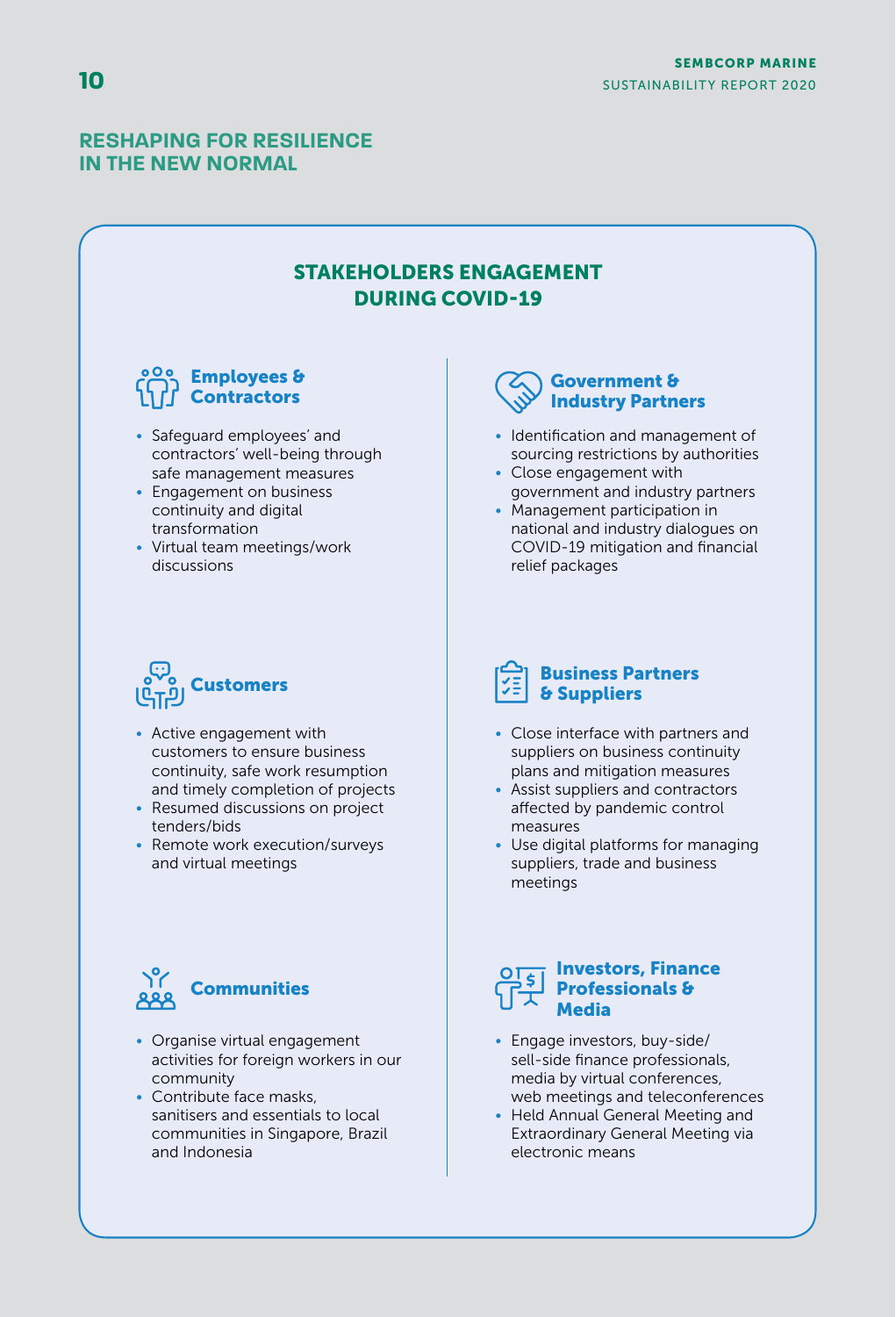## SHARING INSIGHTS WITH THE PUBLIC SECTOR TO DRIVE INDUSTRY RECOVERY

Sembcorp Marine works in close partnership with public sector agencies to drive the recovery for the marine, offshore and energy industries. On 9 November 2020, we hosted a ministerial delegation comprising Mr Chan Chun Sing, Minister for Trade and Industry, and Mrs Josephine Teo, Minister for Manpower, to Tuas Boulevard Yard.

During the walkabout and dialogue session held as part of the visit, our Chairman Tan Sri Mohd Hassan Marican, President & CEO Mr Wong Weng Sun, and key management representatives shared insights into the Group's COVID-19 response and strategic initiatives for sustainable growth.

In his ministerial address, Minister Chan commended industry players such as Sembcorp Marine for their continuous investments to "build up capabilities for the long term" and "groom their engineering talent". This has enabled the Group to pivot into new areas such as Liquefied Natural Gas (LNG), offshore wind as well as smart and digital products, in line with the growing demand for cleaner, greener and renewable energy solutions.

"With this kind of challenges on the horizon, it is therefore very important for our industry to have the engineering capabilities to pivot to new areas …. Sembcorp Marine (has) continued to invest in and build up capabilities for the long term, and … groom their engineering talent to make sure that they are ready for future projects."

*Mr Chan Chun Sing, Minister for Trade and Industry*

"(Firms) are also moving into new business areas and understand the importance of sustainability. The new 3Ds are decarbonisation, dealing with disruption and digitalisation."

*Mrs Josephine Teo, Minister for Manpower*



*Exchanging insights during the dialogue session*



*Briefing Mr Chan Chun Sing (third from left), Minister for Trade and Industry, and Mrs Josephine Teo, Minister for Manpower, on the Group's integrated solutions and capabilities*

#### Augmenting our Technology Bench Strength and Capabilities

Sembcorp Marine's strategic initiatives to expand its capabilities for sustainable growth include:

#### Gas Innovation and Solutions Centre

• Focusing on design and engineering capabilities for LNG-battery hybrid tugs, LNG bunkering vessels and Gravifloatbased LNG refuelling terminals

#### Post-graduate Programme

• Supporting employees' development in emerging areas such as hydrogen liquefaction process and transport, electrification and autonomous systems

#### Professional Conversion Programme

• Reskilling and upskilling employees with new expertise and know-how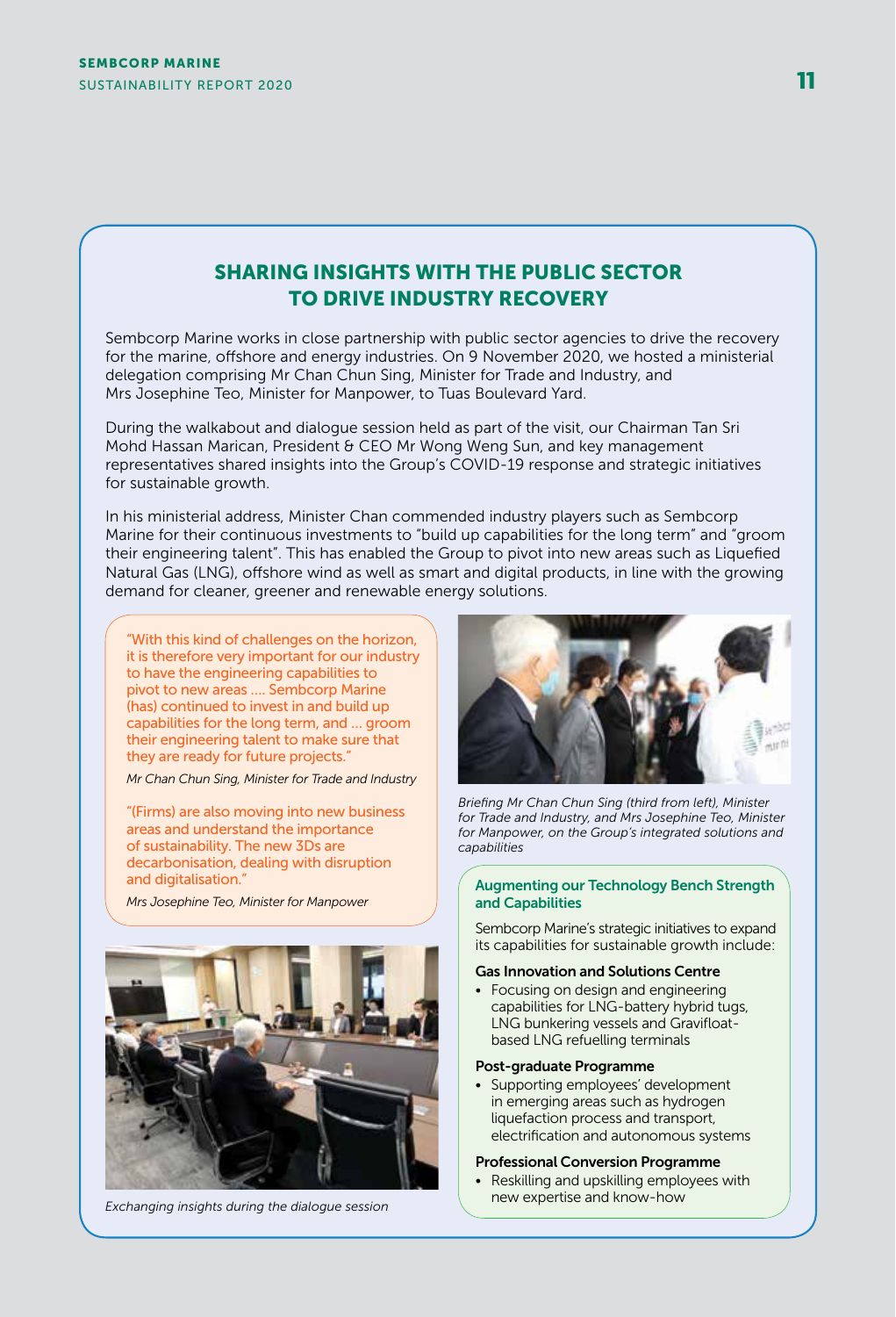# **PROACTIVE SUPPLY CHAIN MANAGEMENT FOR BUSINESS CONTINUITY**



The global disruptions caused by the COVID-19 pandemic in 2020 highlighted the importance of a sustainable and resilient supply chain that is enabled by robust digital procurement platforms and solutions.

Supply chain disruptions arising from pandemic control measures and restrictions by governments impacted business activities, receipt of goods and services, and global transportation routes. This had affected the ability of suppliers to manufacture, distribute and deliver materials, equipment packages, consumables and services from and to pandemic-affected areas. Limitations to manufacturing capabilities also caused uncertainties in production, price and market availability.

In this volatile supply chain environment, Sembcorp Marine responded proactively to address the impacts and implemented risk mitigations where needed.

Building on robust sustainability processes in our supply chain management framework, we implement strategies to mitigate disruptions, ensure business continuity and maintain competitiveness. Digital platforms and technologies are also deployed for procurement process continuity and interface with partners and stakeholders.

Safeguarding against supply chain disruption risks

We proactively monitor the supply and pricing of key materials, equipment and consumables as well as sourcing restrictions imposed by government authorities to identify potential risks in our supply chain.

As part of our strategy to buffer against supply chain disruptions, we deploy strategic frame agreements with key suppliers to secure essential supplies for our operations.

Our global supply network enables access to diversified procurement channels and sources in different geographies, enabling us to meet shipping and trade restrictions. We also partner local suppliers to leverage their local inventory and supply sources.

We work closely with authorities to ensure undisrupted supply of essential services — such as waste treatment, freight forwarding, shipping-related logistics and maintenance services for our operations.



*Enabling and deploying strategic sourcing arrangements with key suppliers from diverse sources to mitigate disruptions*

# SUPPLY CHAIN

#### Upholding high levels of compliance standards

We continue our due diligence and actively monitor suppliers' financial health and their ability to deliver to specifications and comply with our sustainability requirements and codes of conduct. This is especially important when alternative suppliers or geographical sources are used.

Quality assurance on suppliers' production and factory acceptance tests (FAT) are conducted via remote video surveillance solutions to ensure continued compliance to technical requirements and industry standards.

These solutions enable us to uphold consistent standards of compliance and to meet emergent regulatory restrictions imposed by different countries' authorities in challenging operating conditions.



*Supplier surveillance and audit via remote inspections arrangements*